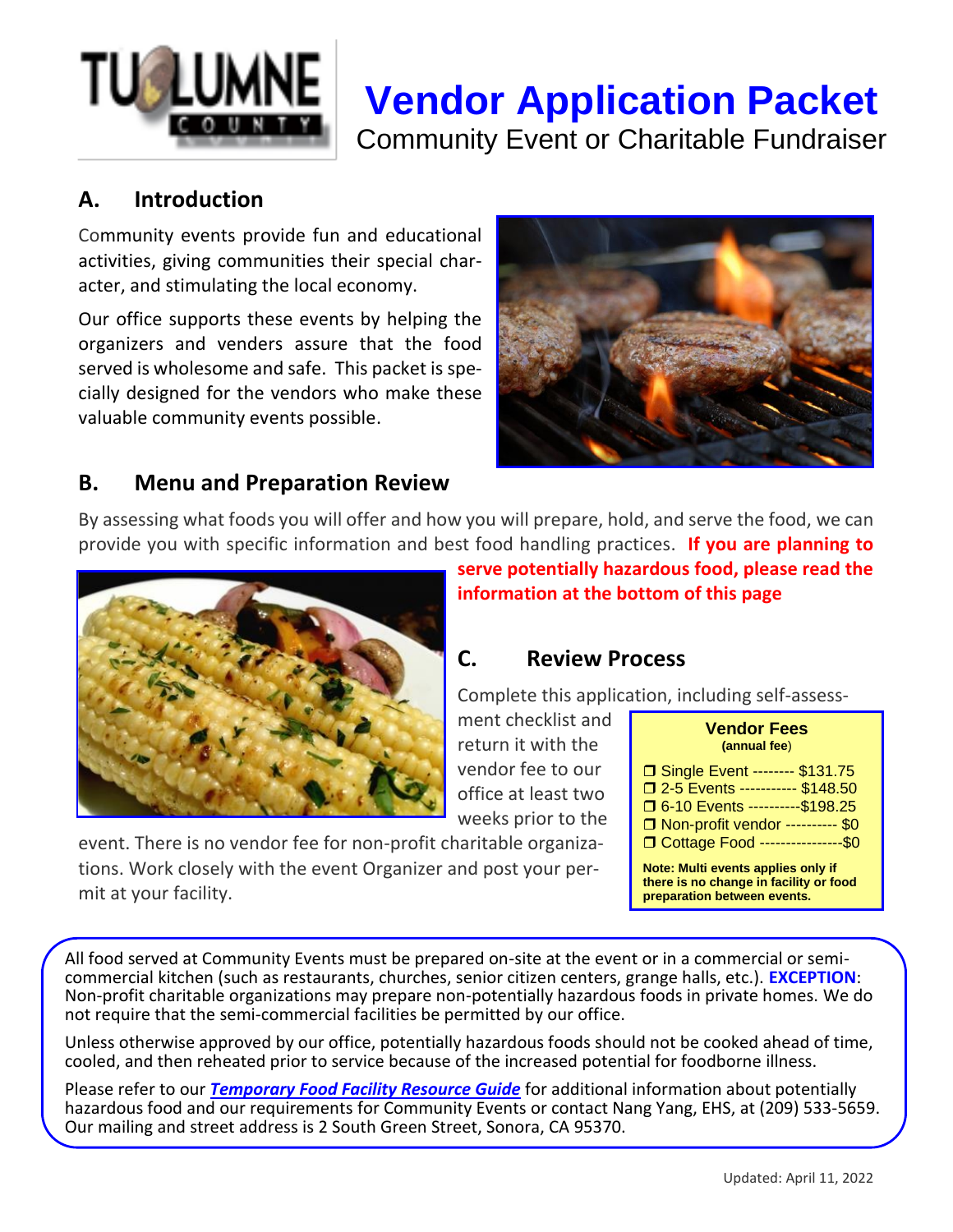

### **Part One: Vendor Contact Information**

| Amount:     |
|-------------|
| Date Paid:  |
| Receipt No. |

| Name                         |                                                                      | Organization, if applicable                                                                  |  |  |
|------------------------------|----------------------------------------------------------------------|----------------------------------------------------------------------------------------------|--|--|
| <b>Telephone Number</b>      | <b>Mailing Address</b>                                               |                                                                                              |  |  |
| <b>Email Address</b>         | City                                                                 | <b>State</b><br>Zip                                                                          |  |  |
| <b>Part Two: Vendor Type</b> | □ For-Profit Facility<br>□ Significant Food Prep □ Minimal Food Prep | $\Box$ Non-Profit Facility<br>$\Box$ Cottage Food<br>$\Box$ Commercially<br>Prepackaged Only |  |  |

## **Part Three: Events Scheduled for Participation**

(A single annual vendor application and fee will allow a vendor to be permitted for multiple events provided food and facility operational details are identical for all of the events.)

| Event Name | Location | Date(s) |
|------------|----------|---------|
|            |          |         |
|            |          |         |
|            |          |         |
|            |          |         |
|            |          |         |
|            |          |         |
|            |          |         |
|            |          |         |
|            |          |         |
|            |          |         |
|            |          |         |
|            |          |         |
|            |          |         |
|            |          |         |
|            |          |         |
|            |          |         |
|            |          |         |
|            |          |         |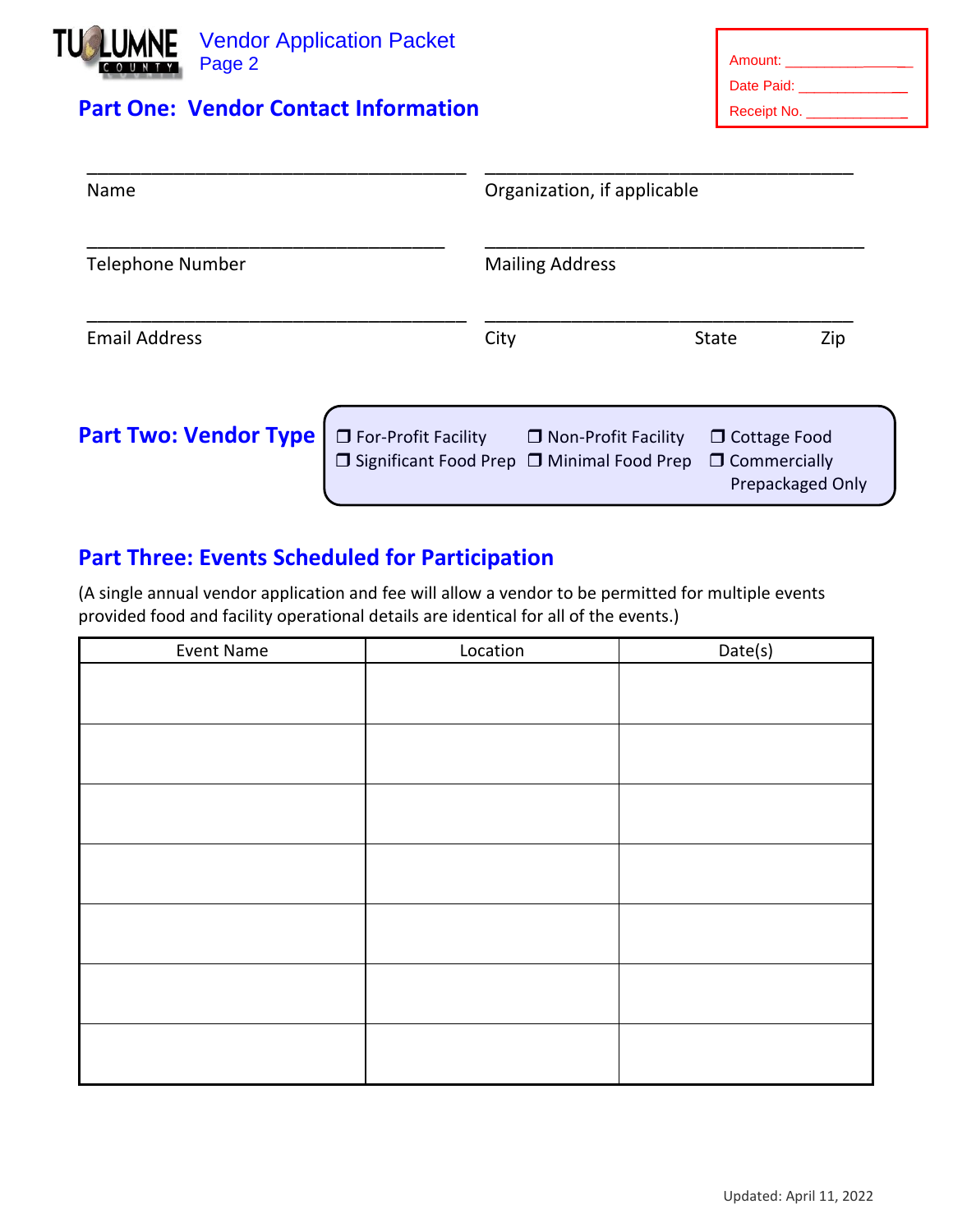

## **Part Four: Risk Assessment Checklist** (Check the appropriate boxes)

#### **Food Type**

**Note: All food must be from a permitted retail/wholesale facility**

- $\Box$  Only non-potentially hazardous, commercially pre-packaged food
- $\Box$  Popcorn/cotton candy
- $\Box$  Hot dogs/corn dogs
- $\Box$  Ground beef/poultry patties (burgers)
- $\Box$  Other ground/chopped/shredded meat
- $\Box$  Beef steaks, roasts, tri-tips, etc.
- $\Box$  Fried or roasted chicken/turkey
- □ Lamb/duck/pheasant
- $\Box$  Variety meats (liver, cold cuts)
- $\Box$  Fish fillets/fish steaks
- $\Box$  Shellfish (lobster, shrimp, oysters, clams)
- $\Box$  Cooked egg dishes (quiche)
- $\Box$  Custards, cream desserts
- $\Box$  Dairy products
- $\Box$  Pasta dishes
- $\Box$  Potato, macaroni salads
- $\Box$  Baked potato
- $\Box$  Refried beans, baked beans, rice
- $\Box$  Gravies, soups
- $\Box$  Cut melons
- $\square$  Dips/sauces
- □ Canned/packaged food
- $\Box$  Other (please specify):

**Food Preparation Processes Planned**  $\Box$  Cold holding  $\Box$  Cooking  $\Box$  Hot holding more than 30 minutes  $\Box$  Cooling hot food  $\Box$  Re-heating food  $\Box$  One or more days between preparation and serving  $\Box$  Hand contact with ready-to-eat food  $\Box$  Fruit and vegetable washing  $\Box$  Raw meat or poultry preparation  $\Box$  Sampling of food  $\Box$  Slicing, chopping, grinding food  $\Box$  Other (please specify):

## **Utensil Washing and Food Storage**

If food will be served more than a single day:

- $\triangleright$  Where will the utensils be washed?
- $\triangleright$  Where will extra food be stored at the end of the day?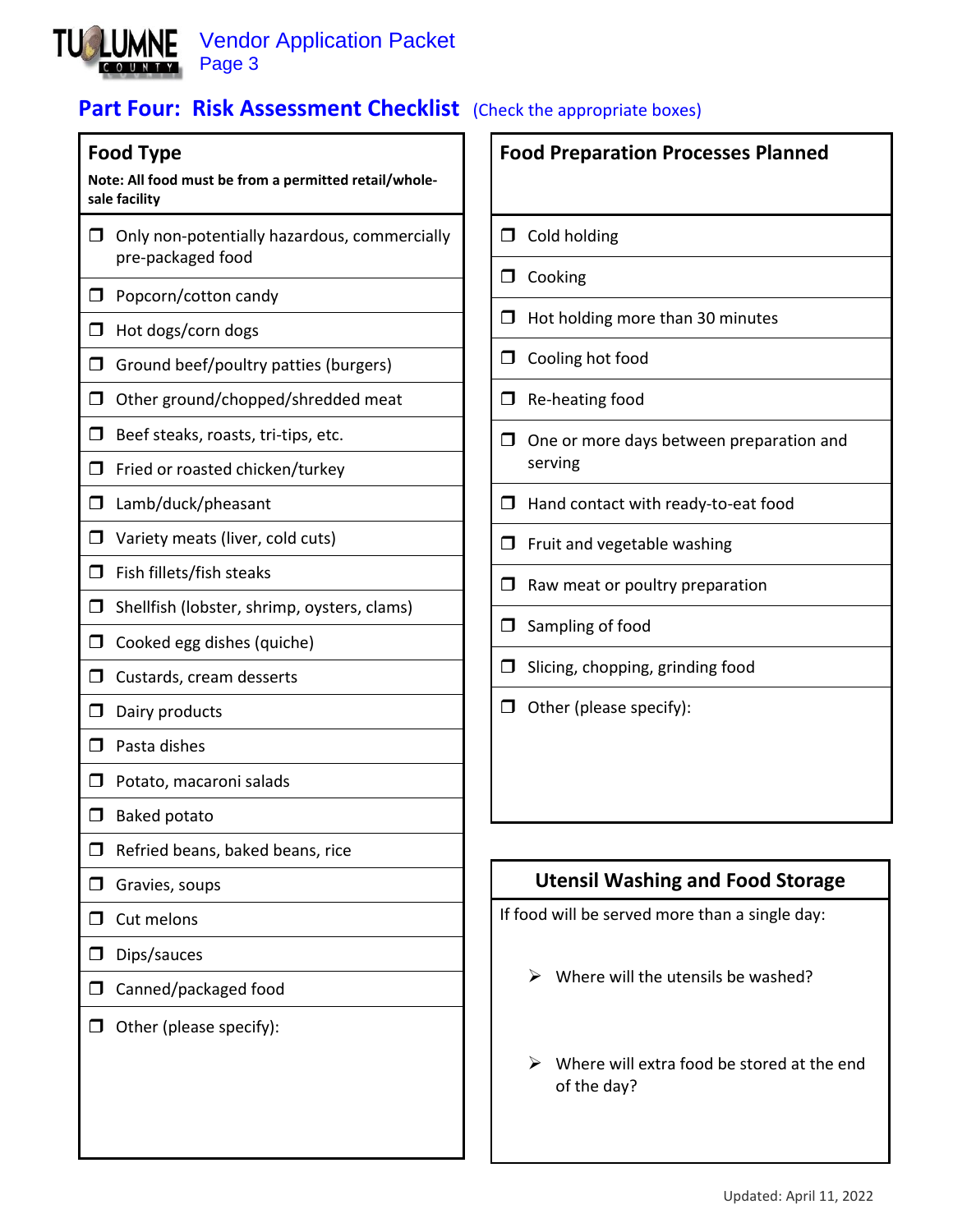## Vendor Application Packet



Page 4



Contact Tuolumne County Environmental Health at (209) 533-5659 any time for more information and explanation.

## **Part Five: Food Preparation Planner**

Complete the following table for each food item you plan to serve.

| Food or beverage item (e.g. taco, ribs, lemon-   | Food or beverage item (e.g. taco, ribs, lemonade,    |
|--------------------------------------------------|------------------------------------------------------|
| ade, etc.)                                       | etc.)                                                |
| How will food be cooked (e.g. BBQ, deep-fry,     | How will food be cooked (e.g. BBQ, deep-fry, grill,  |
| grill, steam, etc.)                              | steam, etc.)                                         |
| Type of temperature holding units in booth (e.g. | Type of temperature holding units in booth (e.g. ice |
| ice chest, freezer, crock pot, etc.)             | chest, freezer, crock pot, etc.)                     |
| Type of equipment used to reheat prepared        | Type of equipment used to reheat prepared foods      |
| foods (e.g. microwave, grill gas burner, etc.)   | (e.g. microwave, grill gas burner, etc.)             |

| Food or beverage item (e.g. taco, ribs, lemon-                                              | If food is prepared off-site:                                   |
|---------------------------------------------------------------------------------------------|-----------------------------------------------------------------|
| ade, etc.)                                                                                  | Location name/address/telephone:                                |
| How will food be cooked (e.g. BBQ, deep-fry,<br>grill, steam, etc.)                         | Type of utensils used (e.g. tongs, ladle, spatula,<br>$etc.$ ): |
| Type of temperature holding units in booth<br>(e.g. ice chest, freezer, crock pot, etc.)    | Where and when food purchased:                                  |
| Type of equipment used to reheat prepared<br>foods (e.g. microwave, grill gas burner, etc.) | Where food stored prior to the event:                           |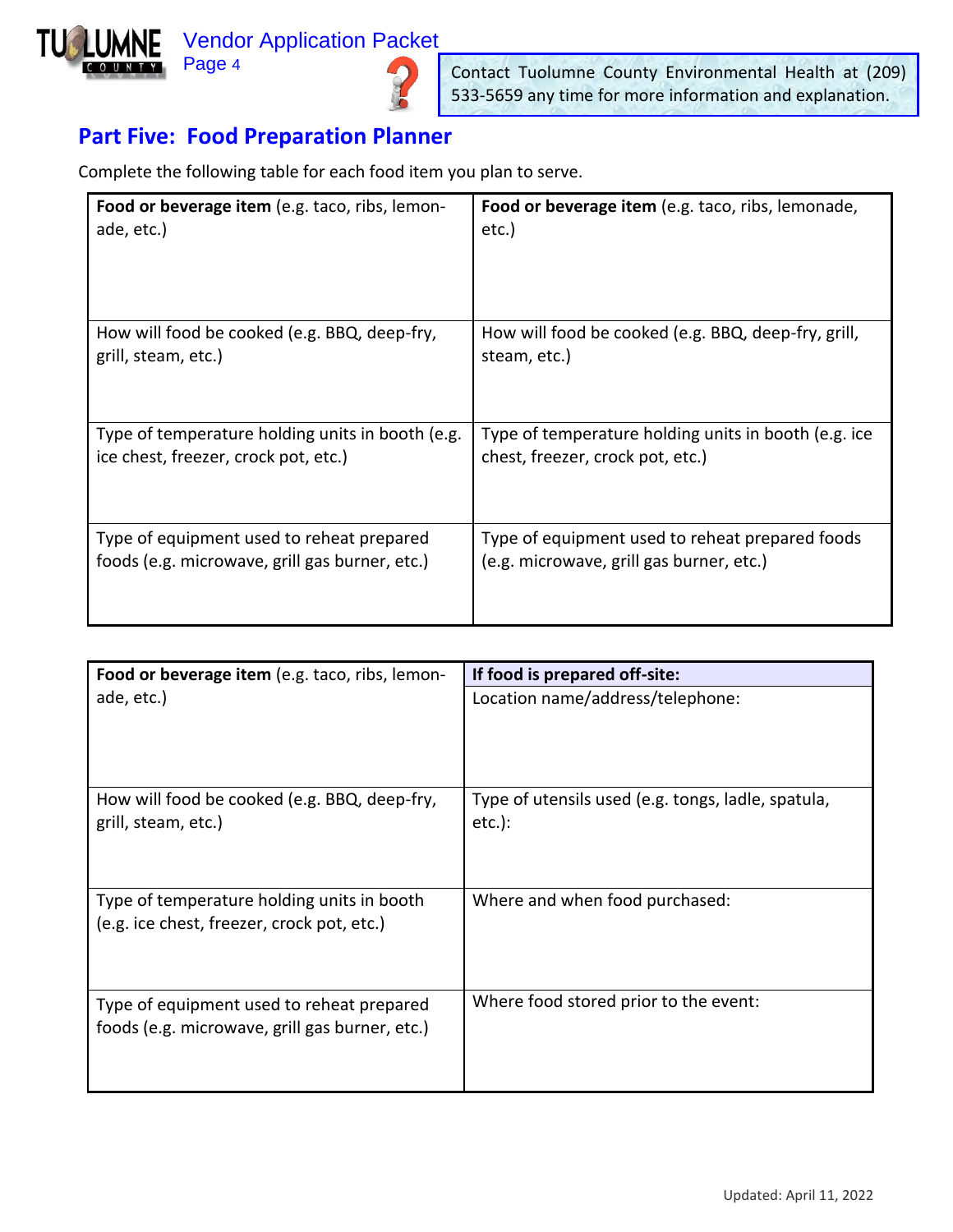

**Part Six: Self-Assessment Checklist**



Contact Tuolumne County Environmental Health at (209) 533-5659 any time for more information and explanation.

#### *A: Basic Requirements*

All vendors need to meet these requirements.

*If vendors are only serving prepackaged, non-potentially hazardous food, they do not need to comply with Parts B-D of the checklist.*

**Yes No N/A** 

- $\Box$   $\Box$  Approved source: All food to be purchased from a permitted retail/wholesale facility
- $\Box$  No preparation of food in private home; all food to be prepared on-site at the event or in a commercial or semi-commercial kitchen such as restaurants, churches, senior citizen centers, grange halls, etc. (**EXCEPTION:** Charitable Non-Profit Vendors may prepare non-potentially hazardous foods in private homes up to 4 times a year for events lasting 3 days or less.)
- $\Box$   $\Box$  All foods stored off the floor a minimum of 6 inches and no food stored outside of booth
- $\Box$   $\Box$  Adequate trash and garbage disposal receptacles will be available in booth
- $\Box$   $\Box$  At least one toilet facility and a hand washing facility for each 15 employees within 200 ft of food prep and service area
- $\Box$   $\Box$  No pets or smoking allowed in food preparation, utensil washing, or food service/dining area vice/dining area

#### *B: Protection of Food from Contamination*

| list.  |        |        | Vendors serving any <i>unwrapped food</i> prior to sale need to meet these requirements.<br>If vendors are only serving non-potentially hazardous food, you do not need to comply with Parts C-D of the check- |
|--------|--------|--------|----------------------------------------------------------------------------------------------------------------------------------------------------------------------------------------------------------------|
| $\Box$ | $\Box$ |        | All food contact surfaces need to be smooth, easily cleanable, and non-absorbent                                                                                                                               |
| п      | $\Box$ |        | Fully enclosed food preparation/handling area (NOT REQUIRED for Charitable Non-Profit<br><b>Vendors</b> )                                                                                                      |
|        | $\Box$ |        | Cooked foods and produce stored and handled separately from raw beef, pork, fish, and<br>$\tilde{l}$<br>poultry                                                                                                |
| П      | $\Box$ |        | Hand washing facilities need to be provided within booth and used prior to bare hand contact<br>with food                                                                                                      |
|        | $\Box$ |        | All non-packaged food will be covered or otherwise protected from contamination and condi-<br>ments served from approved dispensing units                                                                      |
|        |        | $\Box$ | Ice will be from an approved source, kept free from contamination, served with ice scoop<br>with handle, and stored separate from ice used for cooling purposes                                                |
|        |        |        | $\mathbf{i}$<br>Approved facilities available to wash, rinse, and sanitize utensils; wastewater from sinks and<br>other equipment will be disposed in the sanitary sewer and not into storm drain              |
|        |        |        |                                                                                                                                                                                                                |

= Additional information regarding this requirement in Temporary Food Facility Resource Guide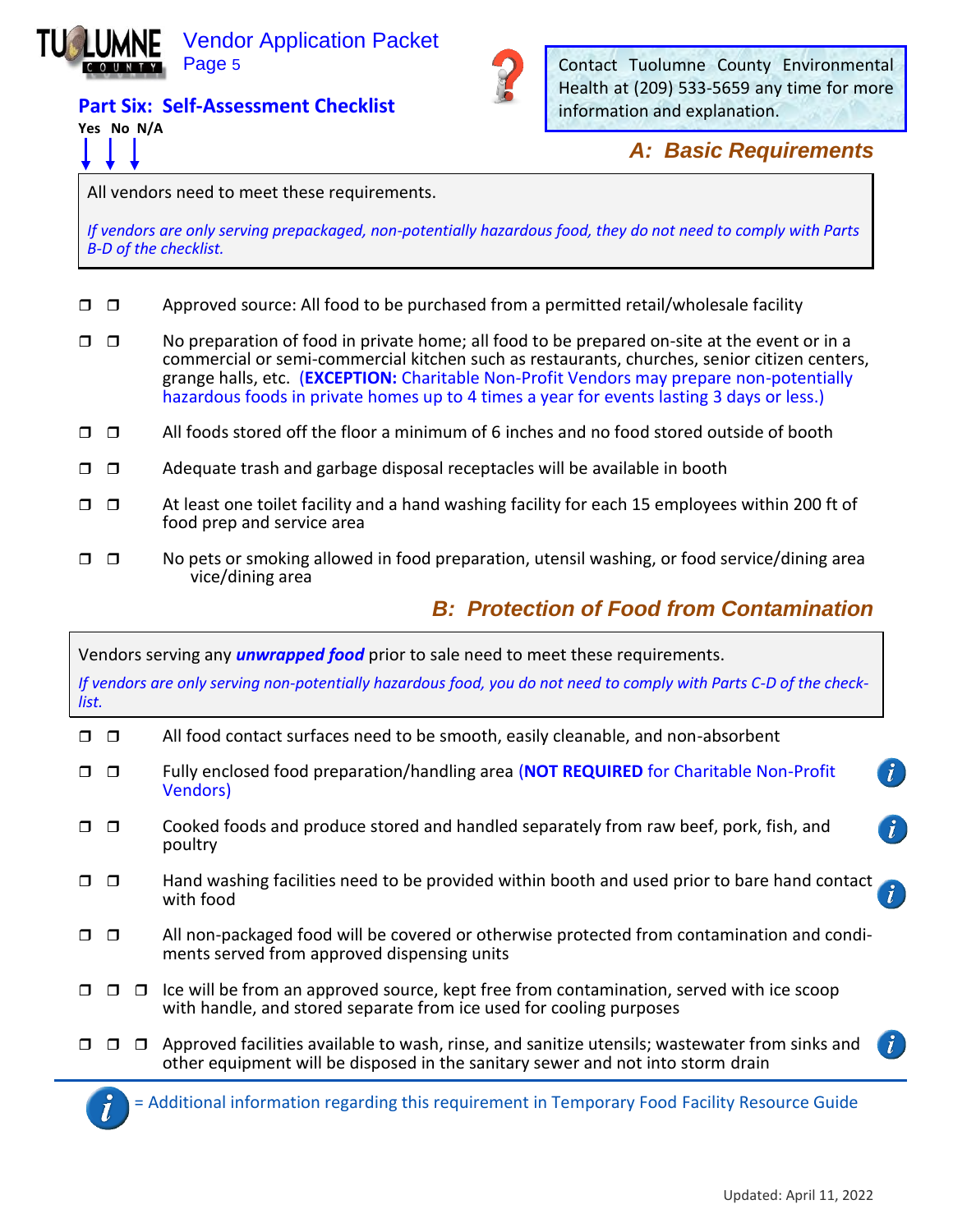

#### **Part Six: Planning Checklist**

#### **Yes No N/A**



# *C: Temperature Control*

Vendors serving *potentially hazardous food*, regardless of the packaging, need to comply with this portion of the checklist.

See description of potentially hazardous foods in the *Temporary Food Facility Resource Guide.* 

- **No potentially hazardous food offered to the public that has been prepared or stored in a private home. If potentially hazardous food has been prepared off-site, it must be at a commercial or semi-commercial kitchen such as a restaurant, church, grange, veteran's hall, senior citizen center, etc.**
- $\Box$   $\Box$  Potentially hazardous food not cooked in advance, cooled, and then reheated prior to service without advance consultation with Environmental Health staff
- $\Box$   $\Box$   $\Box$  Potentially hazardous food will be cooked to the proper temperature



- □ □ Potentially hazardous food will be: (a) Held hot at or above 135<sup>0</sup> F or (b) Held cold at or below  $45^{\circ}$  F
- $\Box$   $\Box$  Potentially hazardous food held hot at or above 135<sup>0</sup> F or cold at or below 45<sup>0</sup> F will not be re-served the following operating day. **EXCEPTIONS: (a)** Potentially hazardous food held at or below  $41^{\circ}$  F during the operating day by mechanical refrigeration may be re-served the following day if held overnight at or below 41<sup>0</sup> F or **(b)** Potentially hazardous food held continuously frozen may be re-served the following operating day
- $\Box$   $\Box$  Thermometers provided to monitor potentially hazardous food refrigeration temperature and metal stem thermometer provided to measure potentially hazardous food cooking and hot holding temperature
- $\Box$   $\Box$   $\Box$  Frozen potentially hazardous foods properly thawed (no thawing at ambient air temperature)
- $\Box$   $\Box$   $\Box$  Outdoor BBQ, if used, maintained: (a) adjacent to booth, (b) free from dust, (c) roped off from public

## *D: Protection of Transported Food*

Vendors preparing potentially hazardous food *off-site* need to complete this portion of checklist. *Only vendors who are preparing potentially hazardous food off site need to complete this portion of the checklist.*  Food prepared in a commercial or semi-commercial kitchen (Note: These are facilities such as restaurants, churches, granges, veteran's halls, senior citizen centers, etc.)  $\Box$   $\Box$  Food will be transported and stored in tightly covered, washable containers  $\Box$   $\Box$  Transport containers, if used, will be adequately insulated to maintain potentially hazardous food either: (a) hot, at or above 135<sup>0</sup> F, or (b) cold, at or below 41<sup>0</sup> F during transport

**Applicant Signature Date Applicant Printed Name**

= Additional information regarding this requirement in Temporary Food Facility Resource Guide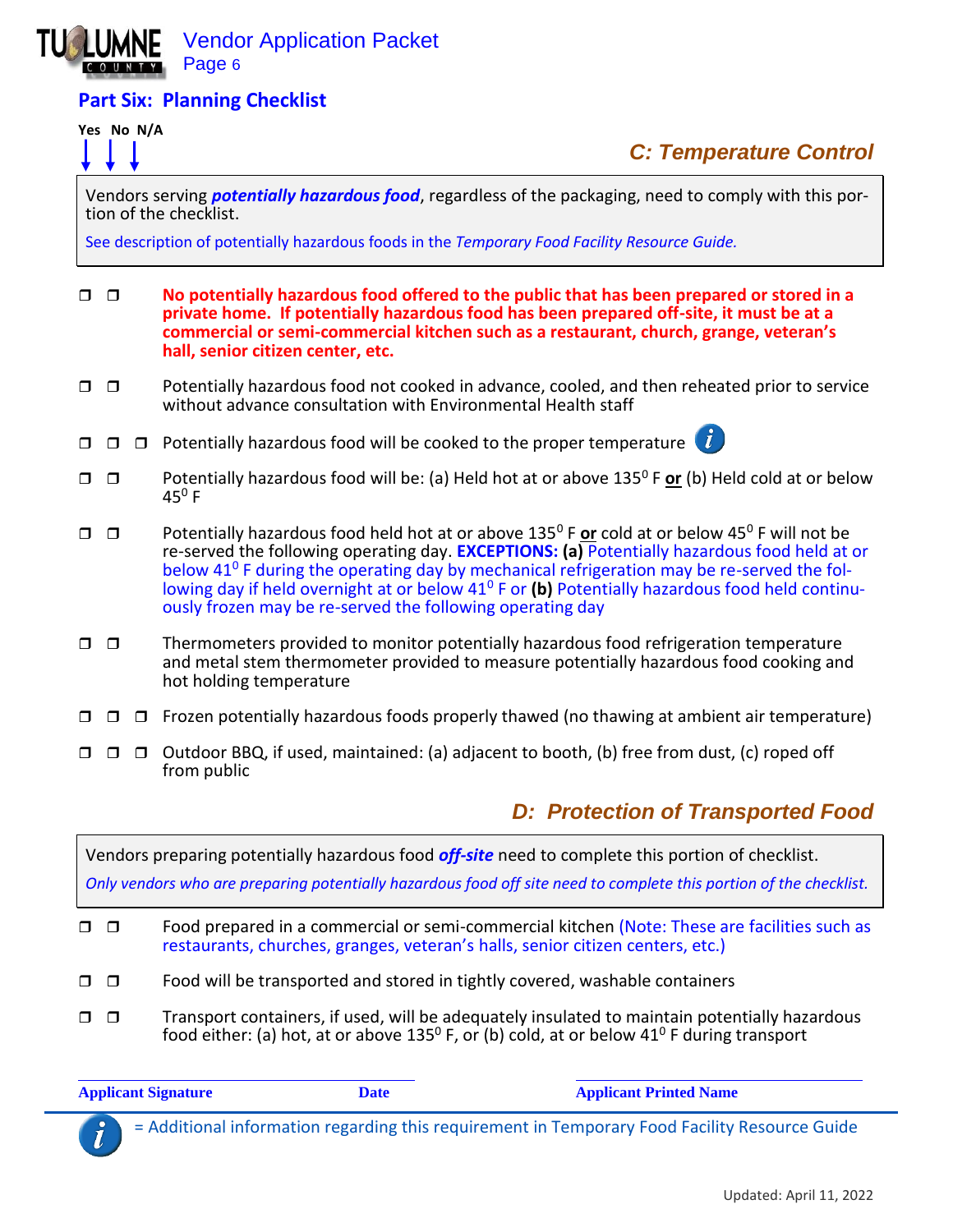

# **Part Seven: Food Booth Layout Sketch**

|                                                                                                                           | <b>Layout Checklist</b>                   |
|---------------------------------------------------------------------------------------------------------------------------|-------------------------------------------|
|                                                                                                                           | □ Handwashing area                        |
|                                                                                                                           | □ Ware (utensil) wash-<br>ing area        |
|                                                                                                                           | Food preparation ta-<br>bles and counters |
|                                                                                                                           | □ Hot holding storage                     |
|                                                                                                                           | □ Cold holding storage                    |
|                                                                                                                           | □ Dry food storage                        |
|                                                                                                                           | □ Service Counter                         |
|                                                                                                                           |                                           |
|                                                                                                                           |                                           |
|                                                                                                                           |                                           |
|                                                                                                                           |                                           |
|                                                                                                                           |                                           |
|                                                                                                                           |                                           |
| I certify that I am familiar with these requirements and agree to operate in a manner consistent with those requirements. |                                           |
| <b>Applicant's Signature</b><br>Date                                                                                      |                                           |